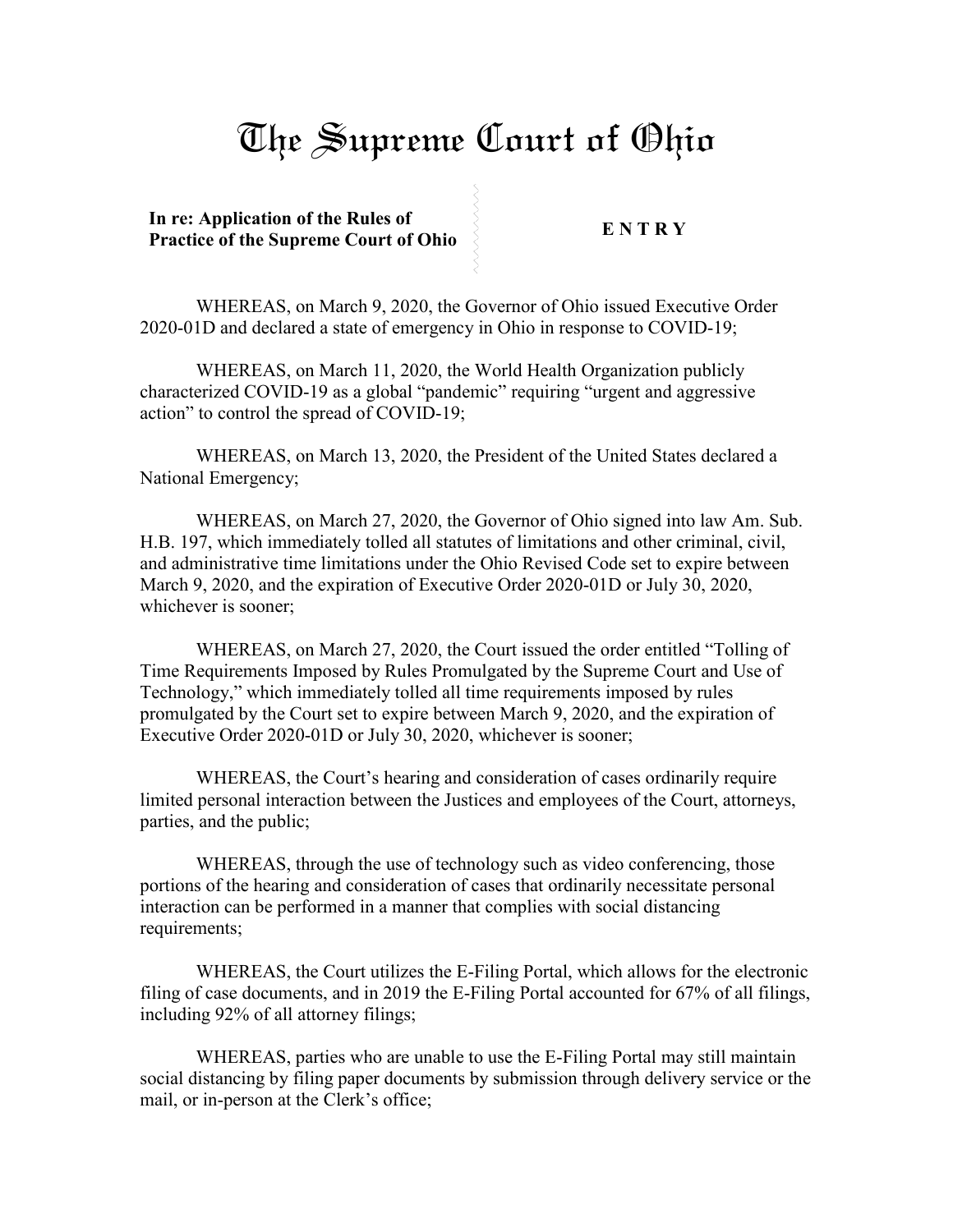WHEREAS, as the court of last resort in Ohio, parties and the public anticipate and expect the Court's issuance of decisions;

WHEREAS, as the court of last resort in Ohio, the Court's hearing and consideration of cases and issuance of decisions is vital to promoting uniformity and continuity amongst the courts of Ohio and ensuring the continued and effective operation of the judicial system;

WHEREAS, the effects of and measures necessitated by the COVID-19 emergency, including but not limited to social distancing, stay-at-home orders, and other directives of the Ohio Department of Health and local health departments, may require the extension of time for filing a document;

WHEREAS, in light of the foregoing, the Court has the ability and obligation to continue hearing and considering cases and issuing decisions during the emergency period;

NOW THEREFORE, the Court hereby orders the following:

(A) As used in this order, "time requirement" means a time for filing a pleading, appeal, or other filing; time limitation; deadline; or other directive related to time, including a non-constitutional jurisdictional deadline; imposed by the Rules of Practice of the Supreme Court.

(B) This order shall be effective April 21, 2020, and shall expire on the date the emergency period declared by Executive Order 2020-01D ends or July 30, 2020, whichever is sooner.

(C) This order shall supersede the March 27, 2020, order, but only as it applies to the time requirements prescribed by the Rules of Practice of the Supreme Court.

(D) The following shall apply to filings with the Court:

(1) For any document that was filed between March 9, 2020, and April 21, 2020, and for which a time requirement had expired during that time period, the document is deemed properly filed;

(2) For any document that has not been filed and for which a time requirement would have expired between March 9, 2020, and April 21, 2020, but for the March 27, 2020 order, the party shall file the document within 30 days of this order. A party that fails to timely file pursuant to this division may file a motion for leave to file out of time, and the Clerk shall accept the motion if the delay in filing is due to the effects of or measures necessitated by the COVID-19 emergency and the motion explicitly states it is being filed because of the COVID-19 emergency.